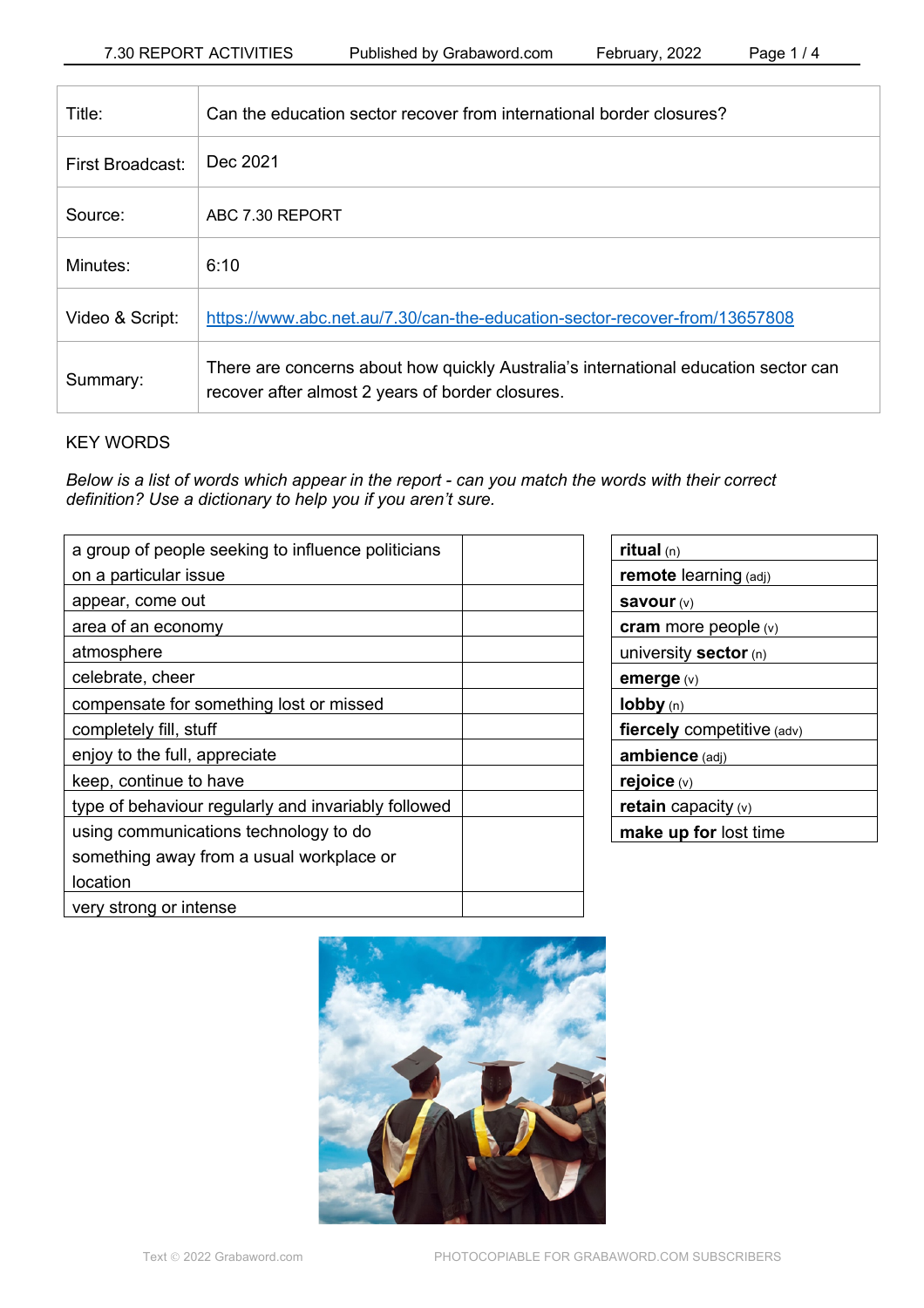### SUMMARY

There are concerns about how quickly Australia's international education sector can recover after almost 2 years of border closures.

### FOCUS QUESTIONS

- $\triangleright$  How have university students had to adapt to changes as a result of Covid lockdowns?
- $\triangleright$  How do you think students in places like Melbourne feel about being back on campus?
- $\triangleright$  Why are international students important for universities?
- $\triangleright$  Which countries compete with Australia to attract international students?
- $\triangleright$  What can Australia do to encourage the return of international students?
- $\triangleright$  Do you think Australia will soon have as many international students as it did before Covid?

### LISTENING

### *First watch the report and answer the questions*

- How long had it been since University of Melbourne friends Sophie and Ruby last met face-to-face on campus? six months
- What is the estimated loss in revenue for the university sector as a result of the pandemic and decline in the number of international students? \$3.8 billion
- Across 2020 and 2021, how many university jobs are estimated to have been lost? 40,000

# COMPREHENSION QUESTIONS

### *After watching the report, try to answer the following questions*

- 1. According to Professor Nick Klomp from Central Queensland University, the high fees paid by international students are used for what? **To provide much-needed cash and to** …
- 2. What was Australia's international student market share 2 years ago?
- 3. What is it now?
- 4. Australia has lost market share to which 2 countries?
- 5. When does Emeritus Professor Frank Larkins, who recently checked the financial health of Australia's public universities, think universities will fully recover their lost revenue?
- 6. What have some university leaders accused the government of doing throughout the Covid crisis? **Excluding them from** …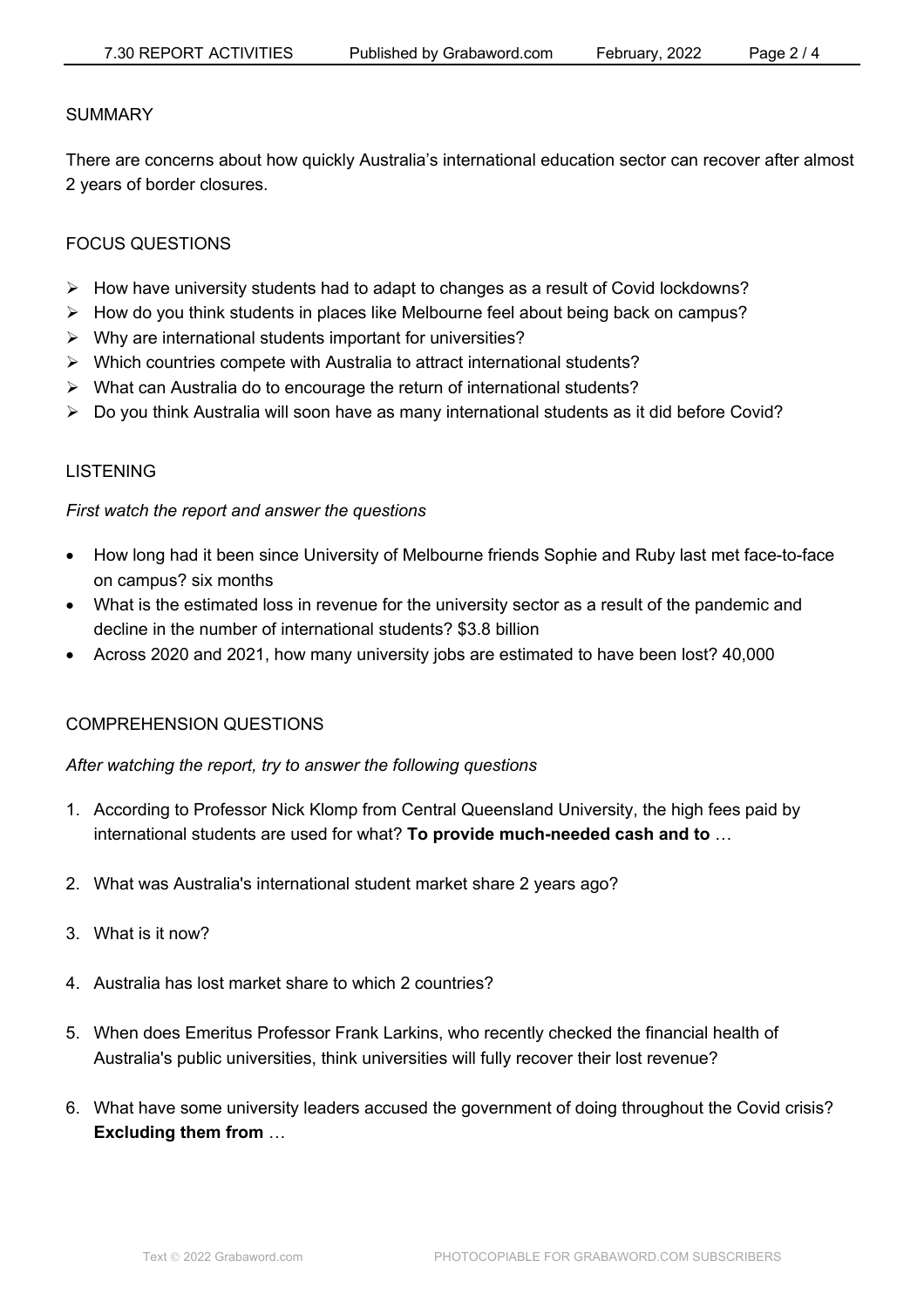# CLOZE

*Use the words to complete the sentences*

\_\_\_\_\_\_\_\_\_\_\_\_\_\_\_\_\_\_\_\_\_\_\_\_.

**The form of the word may need to be changed**

| ritual   | remote  | savour | cram        |  |
|----------|---------|--------|-------------|--|
| sector   | emerge  | lobby  | fiercely    |  |
| ambience | rejoice | retain | make up for |  |

- 1. After 2 years of not being able to travel, the woman wanted to example were revery moment of her 2-week trip to Italy and Germany.
- 2. Because it is a potentially lucrative career, the competition to study medicine at university is quite
- 3. Because \_\_\_\_\_\_\_\_\_\_\_\_\_\_\_\_\_\_\_\_\_\_\_\_ of senior teachers in the education system was an issue, some people argued they should be paid more and have their workload decreased.
- 4. Business leaders often **Exercise 20** the government for policies which favour their particular industry.
- 5. During the pandemic, more and more people have switched to working \_\_\_\_\_\_\_\_\_\_\_\_\_\_\_\_\_\_\_\_\_\_\_\_ from home.
- 6. Tens of thousands of people around the country took to the street to example after their national football team won the World Cup.
- 7. The café had a very relaxing **the summan variable and was very popular with university students.**
- 8. The CEO said the company had been badly impacted by Covid lockdowns but she was confident the business would **Exercise 2.1** from the pandemic in a strong position.
- 9. The coach had a pre-match  $\blacksquare$  of shaking every player's hand before they took the field.
- 10. The man apologized to his friend for being able to attend his birthday party. But he promised he would \_\_\_\_\_\_\_\_\_\_\_\_\_\_\_\_\_\_\_\_\_\_\_\_ it.
- 11. The renewable energy \_\_\_\_\_\_\_\_\_\_\_\_\_\_\_\_\_\_\_\_\_\_\_\_ has undergone substantial growth in Australia over the last decade.
- 12. The woman wanted to travel without much luggage so she tried to **wave as many** things as possible into one small suitcase.